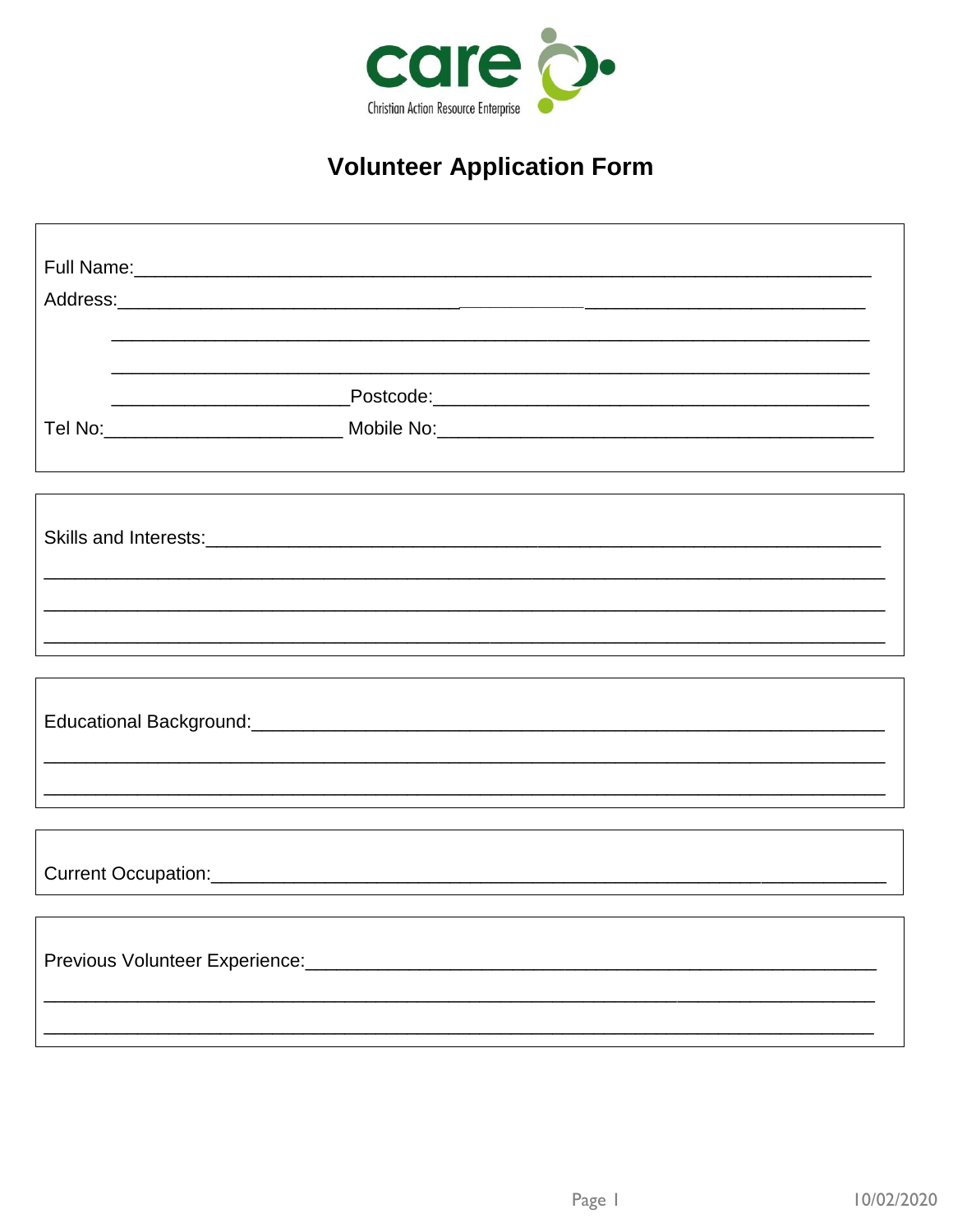|  |  |  |  | Is there a particular type of volunteer work in which you are interested? |
|--|--|--|--|---------------------------------------------------------------------------|
|  |  |  |  |                                                                           |
|  |  |  |  |                                                                           |

- □ Working one to one with single client
- Working directly with a member of staff as an assistant
- $\Box$  Helping with general reception duties
- $\Box$  Helping with general administration duties
- □ Working in retail outlet
- $\Box$  Helping with van deliveries and collections
- $\Box$  Helping with food collection and delivery
- $\square$  General cleaning activities
- $\Box$  Handyperson and gardening activities
- $\square$  Fundraising
- □ Marketing/Event organising
- $\square$  No preference

| Availability:                                                                                                                                                                  |                   |                   |             |  |  |  |  |  |
|--------------------------------------------------------------------------------------------------------------------------------------------------------------------------------|-------------------|-------------------|-------------|--|--|--|--|--|
| At what times are you interested in volunteering?                                                                                                                              |                   |                   |             |  |  |  |  |  |
| Monday:                                                                                                                                                                        | All day $\square$ | Morning $\square$ | Afternoon □ |  |  |  |  |  |
| Tuesday:                                                                                                                                                                       | All day $\Box$    | Morning $\square$ | Afternoon □ |  |  |  |  |  |
| Wednesday:                                                                                                                                                                     | All day $\square$ | Morning $\square$ | Afternoon □ |  |  |  |  |  |
| Thursday:                                                                                                                                                                      | All day $\Box$    | Morning $\square$ | Afternoon □ |  |  |  |  |  |
| Friday:                                                                                                                                                                        | All day $\square$ | Morning $\square$ | Afternoon □ |  |  |  |  |  |
| Do you have access to a car you can use for volunteer work?<br><b>Yes</b><br>Occasionally $\square$<br><b>No</b><br>$\Box$<br>$\Box$                                           |                   |                   |             |  |  |  |  |  |
| How did you hear about us:<br>Advertisement<br>Word of Mouth $\square$<br><b>Employment Agency</b><br>$\Box$<br>$\Box$<br><b>Volunteer Bureau</b><br>Other<br>$\Box$<br>$\Box$ |                   |                   |             |  |  |  |  |  |
|                                                                                                                                                                                |                   |                   |             |  |  |  |  |  |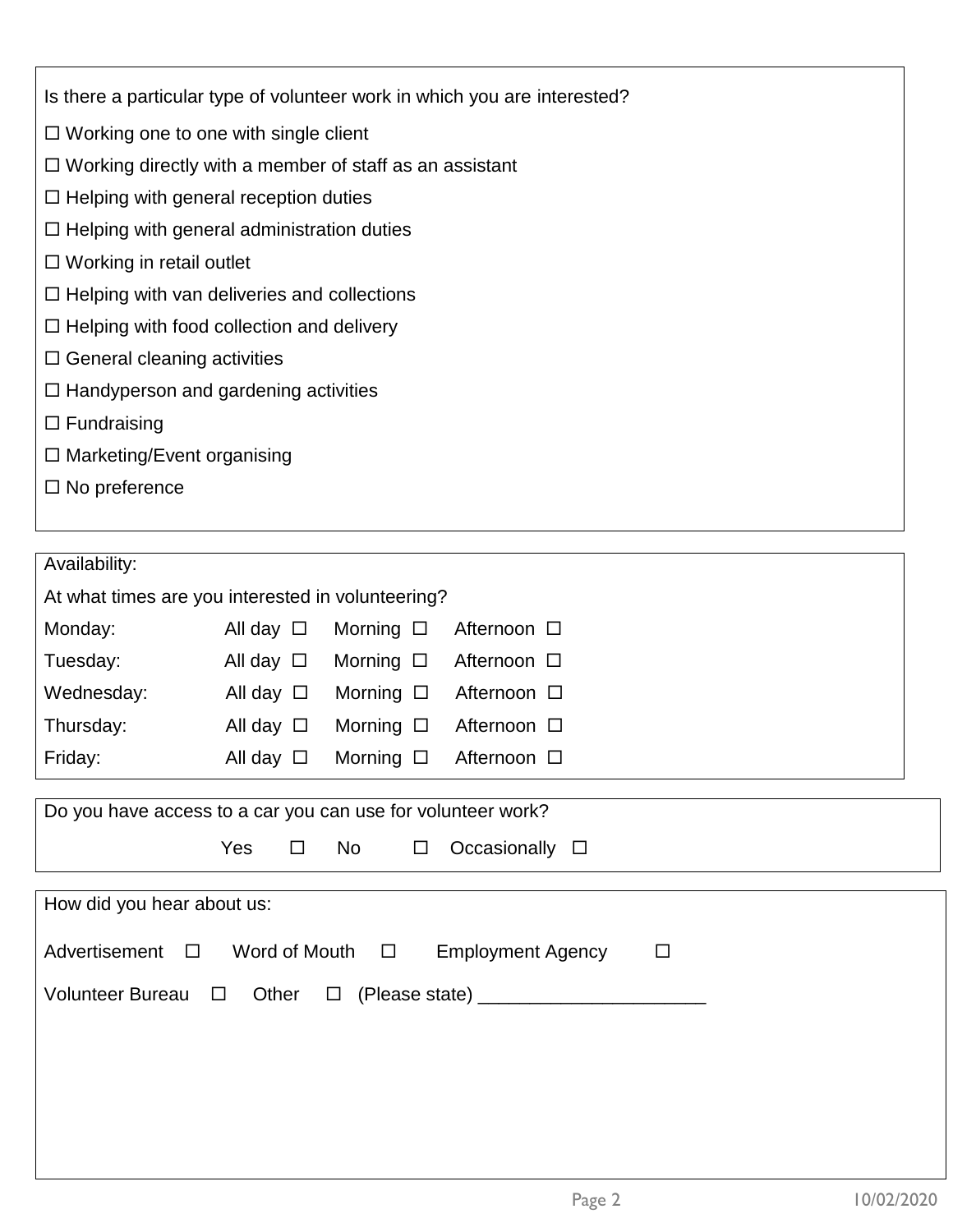**Declaration** 

I declare that the information given in this application is true. I understand that any falsification will be judged as serious misconduct and may result in dismissal.

Signed: \_\_\_\_\_\_\_\_\_\_\_\_\_\_\_\_\_\_\_\_\_\_\_\_\_\_\_\_\_\_\_\_\_\_\_\_\_\_

Date:\_\_\_\_\_\_\_\_\_\_\_\_\_\_\_\_\_\_\_\_\_\_\_\_

Please return this application form to:

Stephen Durkin, General Manager, CARE, 18 Hainton Avenue, Grimsby, North East Lincolnshire, DN32 9BB or email to [enquiries@carenelincs.co.uk](mailto:enquiries@carenelincs.co.uk)